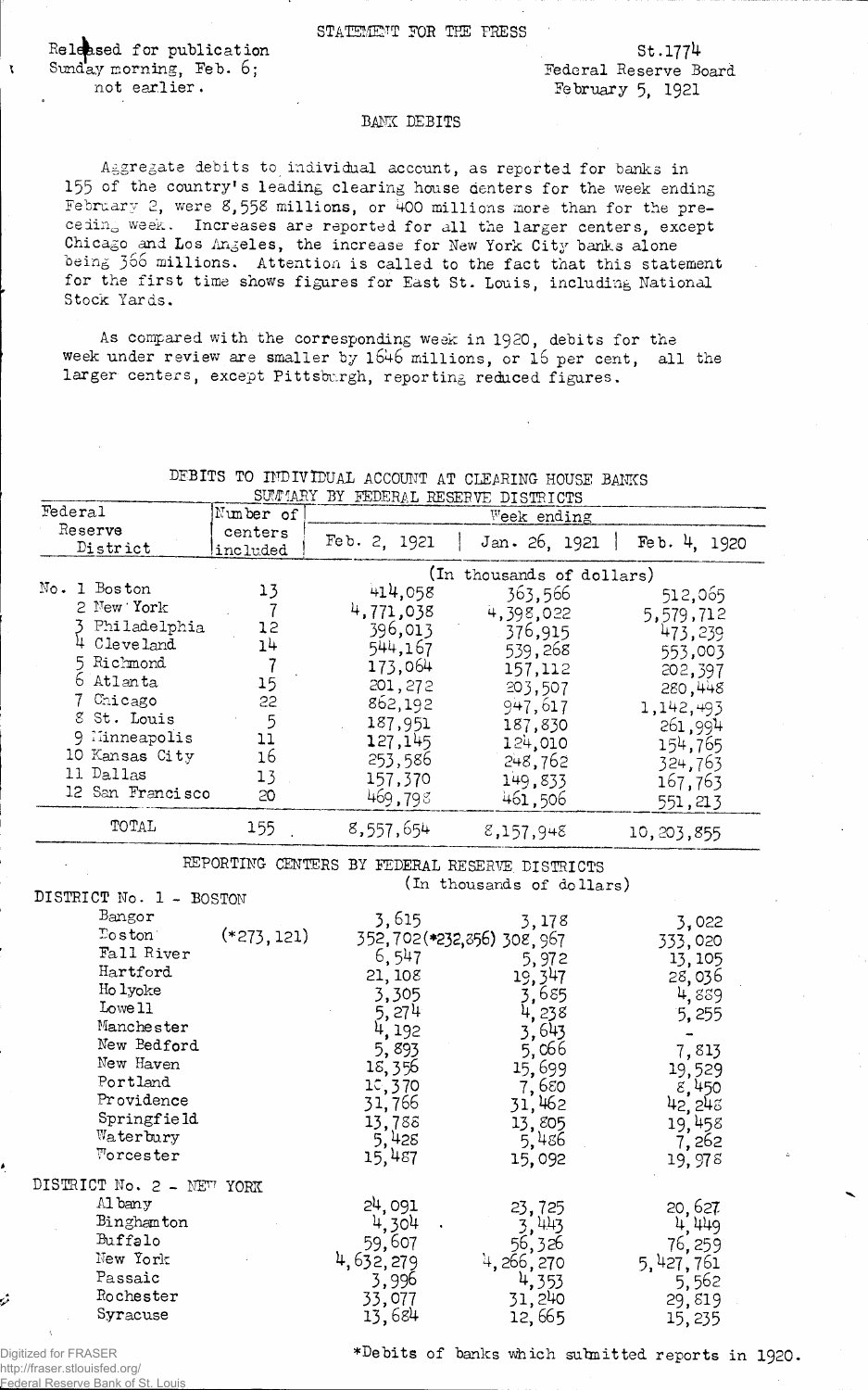|                               | DEBITS TO INDIVIDUAL ACCOUNT AT CLEARING FOUSE BANKS                     | Week ending                                     | St.1774a.          |
|-------------------------------|--------------------------------------------------------------------------|-------------------------------------------------|--------------------|
|                               | Feb. 2, 1921                                                             | Jen. 26, 1921                                   | Feb.<br>1920       |
| DISTRICT No. 3 - PHILADELPHIA |                                                                          | (In thousands of dollars)                       |                    |
| Altoona                       |                                                                          |                                                 |                    |
| Chester                       | 3,025                                                                    | 3,233                                           | 2,877<br>4,705     |
| Harrisburg                    | 4,599                                                                    | 5,355<br>7,320                                  | 2,330              |
| Johnstown                     | 7,000                                                                    |                                                 | 3,194              |
| Lancaster                     | 5,061                                                                    | $4,871$<br>$4,451$                              |                    |
| Philadelphia                  | 4,954<br>322,762                                                         |                                                 | 5,539<br>401,683   |
| Reading                       |                                                                          | 300,092                                         |                    |
| Scranton                      | 6,818                                                                    | 5,901                                           |                    |
| Trenton                       | 13,800                                                                   | 16,636                                          | 12, 111            |
| Willes-Barre                  | 10,168                                                                   | 10,642                                          | 10,720             |
| Williamsport                  | 8,735                                                                    | 5,52                                            | $6,659$<br>$3,552$ |
| Wilmington                    | 3,979                                                                    | 4,450                                           |                    |
| York                          | $\varepsilon$ ,031                                                       | 7,236                                           | 15,661             |
|                               | 3,799                                                                    | 3,793                                           | 4,208              |
| DISTRICT No. 4 - CLEVELAND    |                                                                          |                                                 |                    |
| Alt ron                       | $12, 356$<br>60,404                                                      | 12,449                                          | 28,068             |
| Cincinnati                    |                                                                          | 53,457                                          | 66,159             |
| Cleveland                     | 146,316                                                                  | 146, 170                                        | 164,560            |
| Columbus                      | 29,126                                                                   | 27,544                                          | 28,202             |
| Dayton                        | 11,498                                                                   | 11,237                                          | 12,614             |
| Erie                          | 5,204                                                                    | 6,645                                           | 7,113              |
| Greensburg                    | 5,127                                                                    | 5,598                                           | 5,704              |
| Lexington                     | 5,717                                                                    | 4,507                                           | 11,311             |
| Oil City                      | 2,955                                                                    | 3,173                                           | 2,571              |
| Pittsburgh                    | 212,551                                                                  | 206,973                                         | 177, 270           |
| Springfield                   | 3,552                                                                    | 3,863                                           | 3,883              |
| Toledo                        | 25,608                                                                   | 23,539                                          | 23,052             |
| <b>Theeling</b>               | 9,731                                                                    | $\epsilon$ , 515                                | 9,164              |
| Youngs town                   | 12,722                                                                   | 15,238                                          | 13,327             |
| DISTRICT No. 5 - RICHMOND     |                                                                          |                                                 |                    |
| Baltimore                     | 104,723                                                                  | 89,658                                          | 113, 103           |
| Charleston                    | 6,400                                                                    |                                                 | 11,473             |
| Charlotte                     | 538                                                                      | $7,024$<br>4,999                                | $\epsilon$ , 900   |
| Columbia                      | $\frac{4,550}{3,505}$                                                    | $\frac{4,969}{3,349}$                           | 9,657              |
| Greenville                    |                                                                          |                                                 |                    |
| Huntington                    | 5,957                                                                    | $\frac{5}{16}$ , 344                            |                    |
| Norfolk                       | 15,046                                                                   |                                                 | 19,320             |
| Raleigh                       | 3,890                                                                    | 3,900                                           | 5,300              |
| Richmond                      |                                                                          | 30,135                                          | 34,644             |
| Washington                    |                                                                          | 34,000                                          |                    |
| Wilmington                    | $\frac{33}{36}$ , $\frac{267}{424}$<br>$\frac{7}{7}$ , $\frac{443}{443}$ | 3,257                                           |                    |
| DISTRICT No. 6 - ATLANTA      |                                                                          |                                                 |                    |
| Atlanta                       | 27,620                                                                   | 24,558                                          | 33,127             |
| Augusta                       | 5,039 <sup>.</sup>                                                       | 5,893                                           | 11,475             |
| Birmingham                    | 17,238                                                                   | 19,312                                          | 17,352             |
| Chattanooga                   | 9,194                                                                    | 9,231                                           | 13,734             |
| Jacksonville                  | 12,702                                                                   | 12,842                                          | 14,582             |
| Knoxville                     | 6,027                                                                    |                                                 | 7,109              |
| Macon                         | 3,765                                                                    | $6,180$<br>$4,383$                              | 7,963              |
| Mobile                        | 6,461                                                                    | 6,828                                           | 10,035             |
| Montgomery                    | 4,015                                                                    | 3,970                                           | 6,150              |
| Nashville                     | 19,070                                                                   |                                                 | 27, 148            |
| New Orleans                   | 69,157                                                                   | $\begin{array}{c} 22,386 \\ 67,612 \end{array}$ | 98,564             |
| Pensacola                     | 1,941                                                                    | 1,666                                           | 2,579              |
| Savannah                      | 10,677                                                                   | 10,913                                          | 21, 284            |
| Tampa                         | 5,622                                                                    | 6,103                                           | 7,244              |
| Vicksburg                     | 1,744                                                                    | 1,630                                           | 2,102              |

÷,  $\ddot{\phantom{0}}$ 

 $\epsilon$ 

 $\bar{z}$  $\overline{\phantom{a}}$ 

l,

Y

 $\mathcal{L}$ 

Digitized for FRASER<br>http://fraser.stlouisfed.org/<br><u>Federa</u>l Reserve Bank of S<u>t. Loui</u>s

 $\hat{\mathbf{y}}$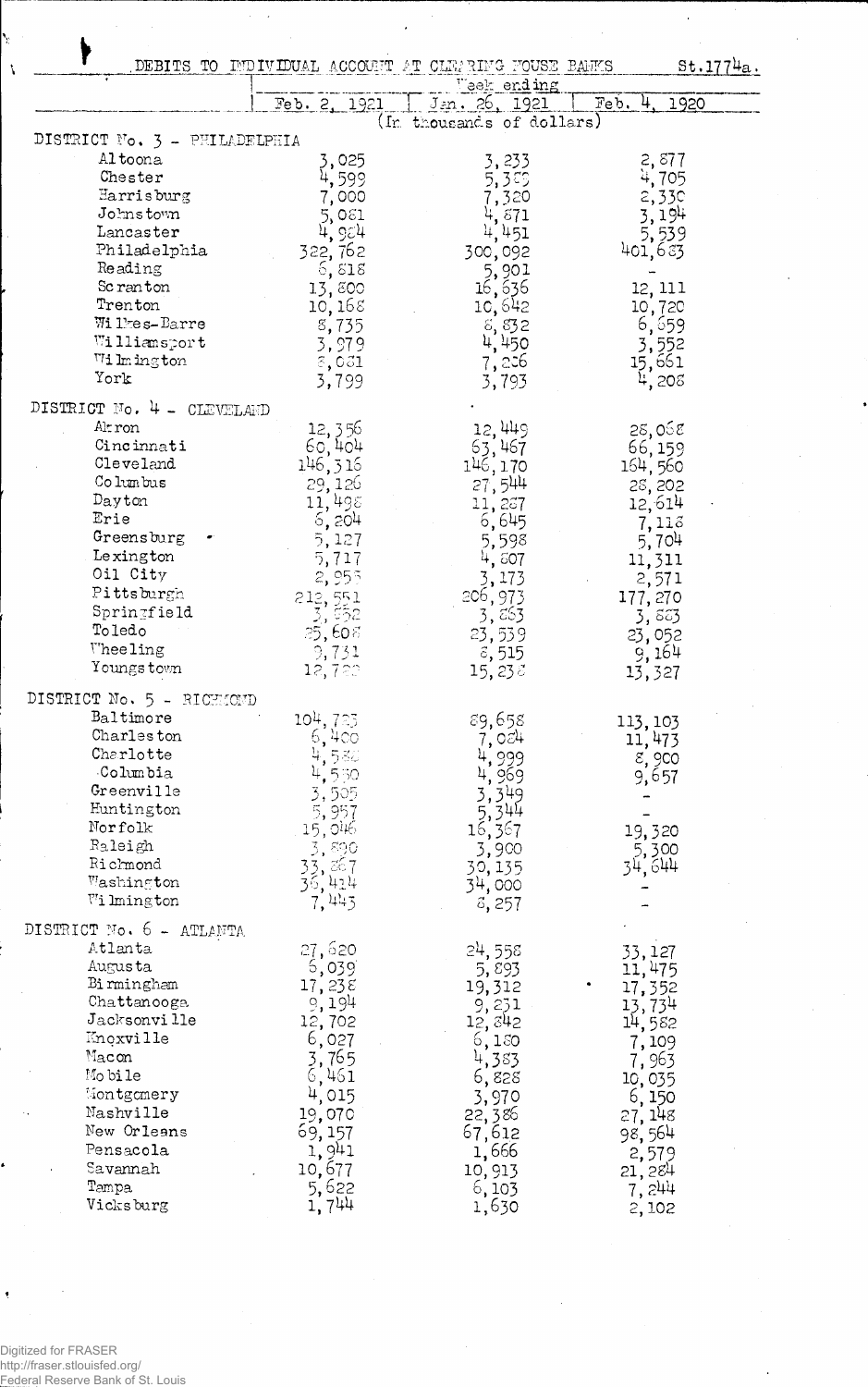|                               |                               | DEBITS TO INDIVIDUAL ACCOUNT AT CLEARING HOUSE BANKS<br>Veek ending | St.1774b           |
|-------------------------------|-------------------------------|---------------------------------------------------------------------|--------------------|
|                               | 1921<br>Feb.<br>2.            | <u>Jan. 26, 1921</u>                                                | 4, 1920<br>Feb.    |
|                               |                               | (In thousands of dollars)                                           |                    |
| DISTRICT No. 7 - CHICAGO      |                               |                                                                     | 2, డ65             |
| Bay City                      | 2,597                         | 2,531                                                               | 3,120              |
| Blocmington                   | 2,239                         | 1,915                                                               | 8,838              |
| Cedar Rapids                  | 8,880                         | 10,495                                                              | 739,189            |
| Chicago<br>Davenport.         | 552,027                       | 635,506<br>6,757                                                    | 9,450              |
| Decatur                       | 6,150<br>2,896                | $-2,911$                                                            |                    |
| Des Moines                    | 16,252                        | 15,703                                                              | 18,434             |
| Detroit                       | 109,992                       | 101,014                                                             | 150,434            |
| Dubuque                       |                               | 3,524                                                               | 4,000              |
| Flint                         | $2,956$<br>$3,697$<br>$6,028$ | 4,051                                                               | 11,000             |
| Ft. Wayne                     |                               | 6,991                                                               | 6,575              |
| Grand Rapids                  | 16,764                        | 19,751                                                              | 21, 443            |
| Indianapolis                  | 28,375                        | 30,992                                                              | 37,800             |
| Jackson                       | 3,373                         | 4,299                                                               | 4,960              |
| Kalamazoo                     | , ర్యర                        | 894                                                                 | 4,759              |
| Lansing                       | 562                           | 4,325                                                               | 4,956              |
| Mi lwaukee                    | 53,063                        | 60,379                                                              | 69,193             |
| Moline                        | $\frac{1,650}{5,395}$         | 1,520                                                               |                    |
| Peoria                        |                               | 7,993                                                               | 10,740             |
| Rockford                      | 4,382                         | 4,200                                                               | 5,475              |
| Sicux City<br>South Bend      | 12,629                        | 13,323                                                              | 15, 219            |
| Springfield, I11.             | 5,222                         | 3,439<br>5,214                                                      | 4,137<br>5,022     |
| Waterloo                      | 2, 315                        | 2,539                                                               | 3,632              |
|                               |                               |                                                                     |                    |
| DISTRICT No. 8 - ST. LOUIS    |                               |                                                                     |                    |
| East St. Louis                | 9,470                         |                                                                     |                    |
| Evansville                    | 415                           | 4,781                                                               | 5,772              |
| Little Rock                   | .616<br>9                     | 12,928                                                              | 9, 896             |
| $(*25, 504)$<br>Louisville    | 814<br>34,                    | (*23,988) 30,101                                                    | 39,432             |
| Memphis                       | 24, 265                       | 27,182                                                              | 598<br>43,         |
| Quincy                        | 2,140                         | 1,908                                                               |                    |
| St. Louis $(*123, 351)$       | 133,496                       | 118,951                                                             | 163, 296           |
| Springfield, Mo.              | 2,877                         | 2,977                                                               |                    |
| DISTRICT No. 9 - MINNEAPOLIS  |                               |                                                                     |                    |
| Aberdeen                      | 1,362<br>1,446                | 1, 241                                                              | 1,484              |
| Billings                      |                               | 1,681                                                               | 2,079              |
| Duluth                        | 14,358                        | 16,923                                                              | 15,97 <sup>5</sup> |
| Fargo                         | 2,050                         | 1,822                                                               | 2,804<br>1,566     |
| Grand Forks<br>Great Falls    | 1,030<br>1,747                | 1, 136<br>1,969                                                     | 2,864              |
| Helena                        |                               | 2,082                                                               | 2,438              |
| Minneapolis                   | 70,212                        | 68,691                                                              | 50,900             |
| St. Paul                      | 28,024                        | 23,765                                                              | 37,687             |
| Sioux Falls                   | 4,100                         | 3,900                                                               | 6,212              |
| Superior                      | 1,960                         | 2,057                                                               | 1,856              |
| Winona                        | 856                           | 824                                                                 | 1,337              |
| DISTRICT No. 10 - KANSAS CITY |                               |                                                                     |                    |
| Atchison                      | 1,044                         | 1,135                                                               | 575                |
| Bartlesville                  | 3,455                         | 2,500                                                               | 4,255              |
| Cheyenne                      | 2,771                         | 1,592                                                               | 2, 117             |
| Colorado Springs              | 2,427                         | 2,060                                                               | 3, 245             |
| Denver                        | 37,040                        | 35,480                                                              | 60, 226            |
| Joplin                        | 1,957                         | 2,125                                                               | 3,542              |
| Kansas City, Kan.             | 4,027                         | 3,907                                                               | 4,128              |
| Kansas City, Mo.              | 72, 295                       | 70,901                                                              | 94, 222            |
| Muskogee                      | 5,091                         | 5,562                                                               | 6,332              |
| Oklahoma City                 | 22,009                        | 21,302                                                              | 19,678             |
| Omaha                         | 43,327                        | 42,555                                                              | 55,488             |
| Pueblo                        | 2,919                         | 3,401                                                               | 3,819              |
| St. Joseph                    | 15,546                        | 18,911                                                              | 19,819             |
| Topeka                        | 3,393                         | 4,130                                                               | 5,909              |
| Tulsa                         | 26,154                        | 22,505                                                              | 27,059             |
| Wichita                       | 9,788                         | 10,578                                                              | 14,347             |
|                               |                               |                                                                     |                    |

Â